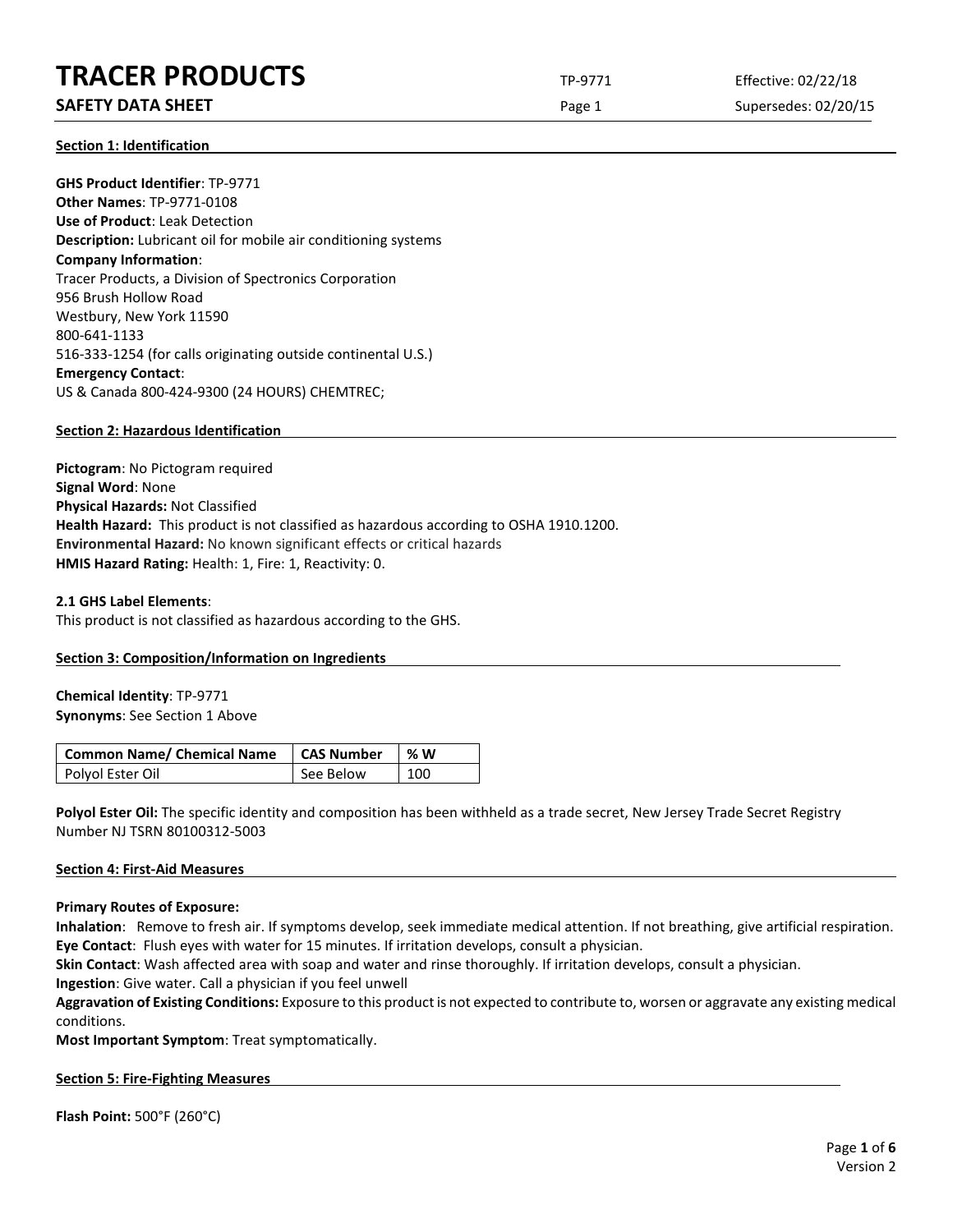| <b>TRACER PRODUCTS</b>   | TP-9771 | Effective: 02/22/18  |
|--------------------------|---------|----------------------|
| <b>SAFETY DATA SHEET</b> | Page 2  | Supersedes: 02/20/15 |

**Test Method:** Pensky-Martens Closed Cup

**Explosive Limit:** LEL (%): No data available; UEL (%): No data available

**Autoignition Temperature:** No data available

**Unusual Fire and Hazardous Combustion and Decomposition Products:** Smoke, soot, and toxic/irritating fumes (i.e., carbon dioxide, carbon monoxide, etc.). Oxides of nitrogen and carbon.

**Fire and Explosion Hazards:** May liberate irritating or toxic vapors during combustion or decomposition.

**Extinguishing Media:** Based on the NFPA guide, use dry chemical, carbon dioxide, water mist, water jet sprays, halogen, or alcohol foam suitable for Class B fires. Use water to cool containers exposed to fire. For large fires, use water spray, fog or alcohol foam, thoroughly drenching the burning material.

**Unsuitable Extinguishing Media:** High volume water with full jet. Oxidizers and reducers.

**Fire-Fighting Procedures/Equipment:** Fire fighters and others who may be exposed to the products of combustion should be equipped with NIOSH-approved, positive-pressure, self-contained breathing apparatus (SCBA) and full protective clothing. Water can be used to cool and protect containers and surroundings.

#### **Section 6: Accidental Release Measures**

#### **Non-Emergency Personnel**:

General Advice: Avoid inhalation and contact with skin, eyes, or clothing. Wash hands and face before eating, drinking, or using tobacco products.

Personal Protective Equipment Needed: Wear impervious gloves, shoes, and protective clothing

#### **Emergency Personnel**:

Suitable Protective Gear: Wear impervious gloves, shoes and protective clothing.

Unsuitable Protective Gear: Not Applicable

**Environmental Precautions**: Prevent any contamination of local soils and water supply. Prevent ground water infiltration or any ground penetration. Avoid the spreading or entering into watercourses by using sand, soil, or other types of barriers. If contamination into water course or sewage system, alert appropriate authorities.

#### **Containment/Clean-up Methods**:

Containment & Recovery of Product: Contain with absorbent material, such as clay, soil, universal binding medium, or any commercially available absorbent. Shovel reclaimed dye and absorbent into a recovery or salvage drums for disposal. For larger spills, transfer to a salvage tank for recovery or safe disposal. Any residues should be treated like a small spill. This is not a RCRA hazardous waste per Title 40 CFR 261. Stop material from contaminating soil, or from entering sewers or bodies of water. For larger spills, transfer to a salvage tank for safe recovery/disposal. Residues are treated as small spills.

Disposal**:** Either incinerate or land fill in accordance with applicable local, state and federal regulations.

#### **Section 7: Handling and Storage**

**Handling Precautions:** Use product only in well ventilated areas. Avoid breathing in mists or vapors from a heated product. Avoid formation of mists. Avoid heating product near flash point. Avoid prolonged or repeated contact with skin. Handle in ambient temperature.

**Storage Conditions:** Store in a cool, dry, well-ventilated area away from heat, ignition sources, and direct sunlight. Always keep containers tightly closed. Store away from oxidizing and reducing agents.

**Personal Hygiene:** Wash hands before breaks and at the end of the work day. Do not carry cleaning clothes used to absorb product in clothing. General hygiene measures for chemicals apply.

**Empty Container Precautions:** Do not reuse empty container for any purpose.

**Special Warnings:** Hot organic chemical vapors or mists can suddenly and without warning combust when mixed with air.

#### **Section 8: Exposure Controls/Personal Protection**

**Occupational Exposure Limits**: No exposure limits have been established for this product. **Biological Exposure Limits**: No data available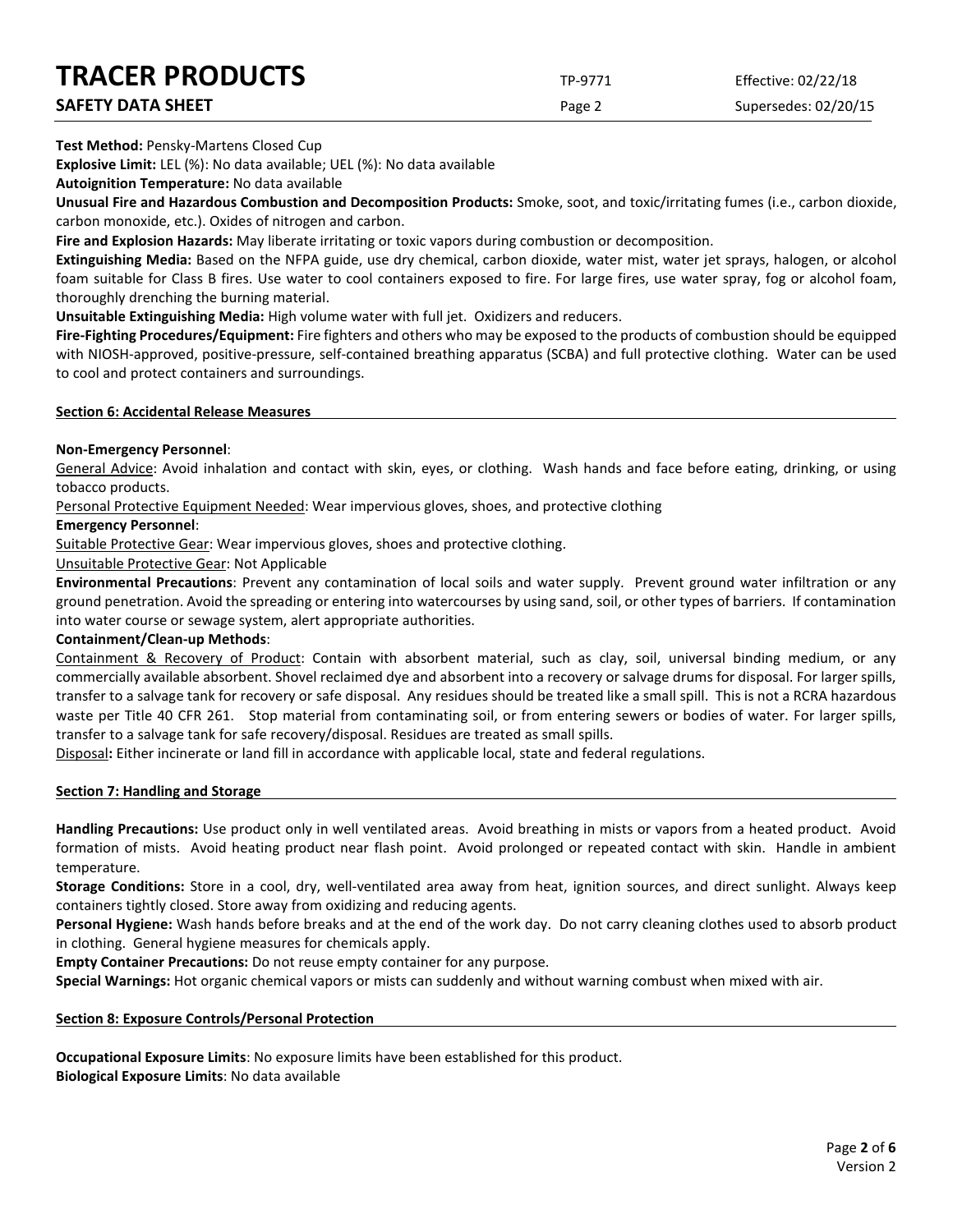| <b>TRACER PRODUCTS</b>   | TP-9771 | Effective: 02/22/18  |
|--------------------------|---------|----------------------|
| <b>SAFETY DATA SHEET</b> | Page 3  | Supersedes: 02/20/15 |

**Engineering Controls/Ventilation**: Maintain airborne concentrations below the established exposure limits by providing adequate ventilation. General (dilution) ventilation should be acceptable. Additional local exhaust ventilation is recommended where dusts, mists or vapors may be released.

**Airborne Oil Mist Exposure Limits:** Lubricant Oil

ACGIH TLV: 5 mg/m<sup>3</sup>, 8 hr. ACGIH STEL:  $10 \text{ mg/m}^3$ OSHA PEL:  $5mg/m<sup>3</sup>$ , 8 hr.

#### **Personal Protective Equipment**:

Respiratory Protection: Avoid breathing vapor and/or mist. If occupational exposure limits are exceeded wear NIOSH/OSHA approved equipment. Use a respiratory protection fitted with a combination filter A-P3 for short term use. High airborne concentrations may necessitate the use of self-contained breathing apparatus (SCBA) or a supplied air respirator. Respiratory protection programs must be in compliance with 29 CFR 1910.134.

Skin Protection: Wear protective clothing and appropriate impervious gloves.

Eye Protection: Wear safety goggles with peripheral coverage approved to EU Standard EN 166, AS/NZS 1337. An eye wash facility should be readily available.

Hand Protection: When in contact with material, be sure to use proper gloves approved to standards (Europe: EN 374, U.S.: F739, & AS/NZS: 2161). Gloves made from neoprene, nitrile or butyl rubber may provide suitable chemical protection.

Hygiene Measures: Wash thoroughly after handling, especially before eating, drinking, smoking, or using restroom facilities.

#### **Section 9: Physical and Chemical Properties**

**Physical State**: Liquid

**Appearance**: Pale yellow **Odor**: Mild Ester **Odor Threshold**: No data available **pH**: no data available **Melting Point**: No data available **Freezing Point**: No data available **Initial Boiling Point**: >392°F (200°C) **Boiling Range**: No data available **Flash Point (PMCC)**: 500°F (260°C) **Evaporative Rate**: No data available **Solid Flammability**: No data available **Gas Flammability**: No data available **Upper Explosive Limit**: No data available **Lower Explosive Limit**: No data available **Vapor Pressure 68**° **F (20**° **C)** : <0.01 mmHg @ 20° C **Vapor Density (Air=1)**: No data available **Relative Density**: 0.964g/ml **Solubility in Water**: Insoluble **Partition Coefficient: n-octanol/water**: No data available **Auto-ignition Temperature**: No data available **Decomposition Temperature**: No data available **Viscosity at 40°C**: 68 mm<sup>2</sup>/s **Viscosity at 100°C**: no data available **Percent Volatile by Volume (%)**: 0 **Evaporation Rate (Butyl Acetate=1)**: < 0.01 **Volatile Organic Content (VOC) Component**: None **Note:** The physical data presented above are typical values and should not be construed as a specification.

#### **Section 10: Stability and Reactivity**

**Reactivity**: This product is non-reactive under ambient conditions Stability: Stable under normal conditions of use. Can decompose slowly with localized heating over 300°C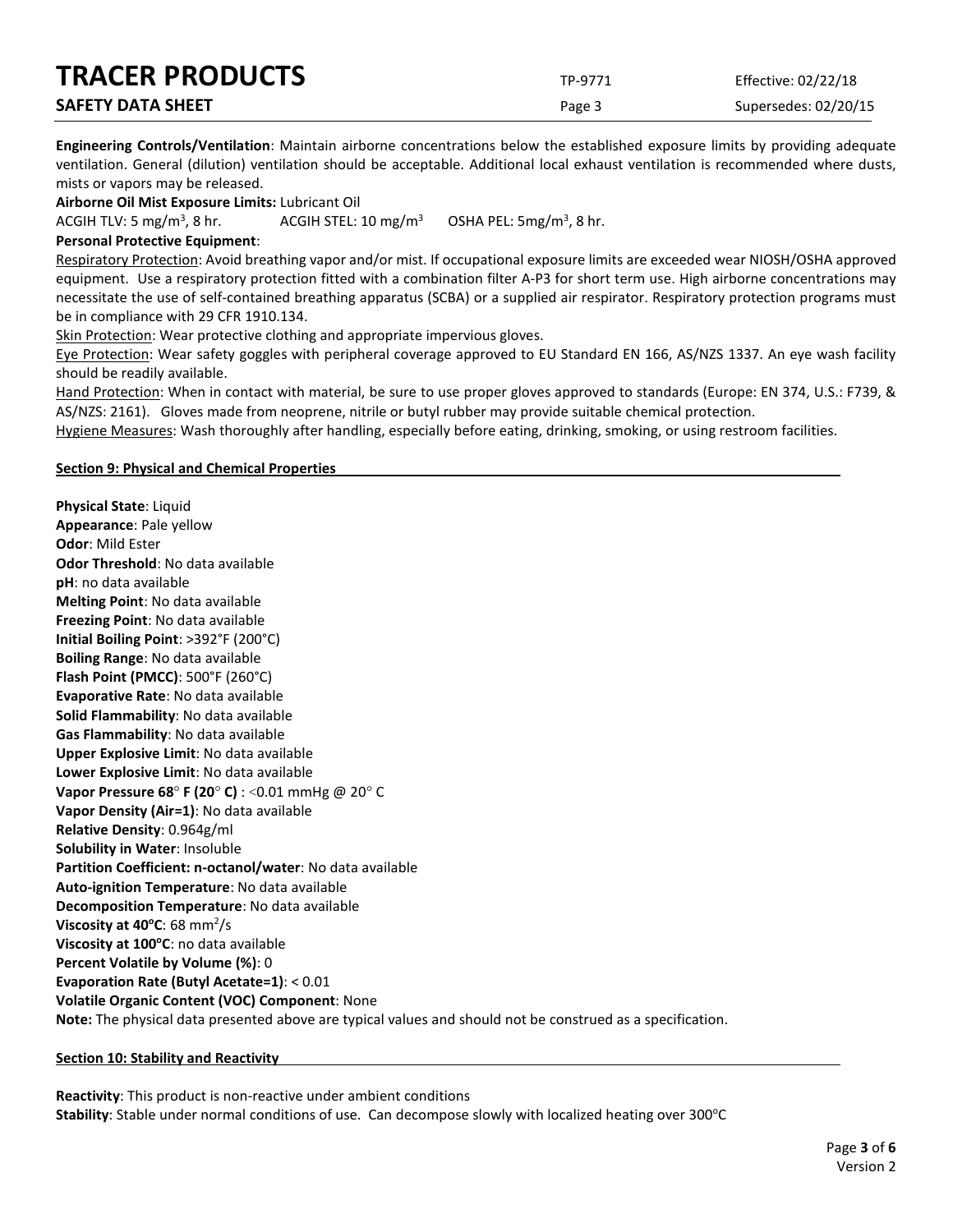| <b>TRACER PRODUCTS</b>   | TP-9771 | Effective: 02/22/18  |
|--------------------------|---------|----------------------|
| <b>SAFETY DATA SHEET</b> | Page 4  | Supersedes: 02/20/15 |

**Conditions to Avoid**: High temperatures & a source of ignition. Toxic fumes may be released if product is heated above decomposition point.

**Incompatible Materials**: Strong Acids, Strong oxidizing agents, and Reducing agents Hazardous Decomposition Products: In the event of combustion, CO and CO<sub>2</sub> will be formed. **Hazardous Polymerization**: Will not occur

### **Section 11: Toxicological Information**

|                             |        | <b>Polyol Ester Oil</b> |
|-----------------------------|--------|-------------------------|
| Oral LD <sub>50</sub>       | Rat    | >2,000 mg/kg            |
| Dermal LD <sub>50</sub>     | Rabbit | >2,000 mg/kg            |
| Inhalation LC <sub>50</sub> | Rat    | $>5.1$ mg/l             |
| Eve Irritation              | Rabbit | Not Irritating          |
| Skin Irritation             | Rabbit | Not Irritating          |

#### **Carcinogenicity**:

| Carcinogenicity        | ACGIH | IARC | NTP | <b>OSHA</b> |
|------------------------|-------|------|-----|-------------|
| Polyol Ester Oil       | Nο    | N٥   | N٥  | N٥          |
| <b>Fluorescent Dye</b> | Nο    | No   | N٥  | N٥          |

Summary Comments: According to ACGIH, IARC, NTP, and OSHA, the polyol ester is not considered to be a hazardous carcinogen to humans.

**Reproductive Toxicity**: No data available

**STOT-single exposure**: No data available

**STOT-repeated exposure**:

|                    |     | Polyol Ester      |
|--------------------|-----|-------------------|
| Oral mg/kg         | Rat | 1.613             |
| Dermal mg/kg       | Rat | No data available |
| Inhalation mg/l/4h | Rat | No data available |

#### **Aspiration Hazard:** No

**Likely Routes of Exposure**: Eyes, skin and respiratory tract **Symptoms**:

Eye Contact: May cause mild irritation

Skin Contact: May cause mild irritation

Inhalation: May cause mild respiratory irritation

Ingestion: May cause gastrointestinal irritation

## **Section 12: Ecological Information**

#### **Toxicity**:

|                                        | <b>Fluorescent Dye</b> | Polyol Ester Oil |
|----------------------------------------|------------------------|------------------|
| Fish LL <sub>50</sub> 96hr mg/l        | No data available      | $>100$ mg/l      |
| Crustacean LL <sub>50</sub> 96hr. mg/l | No data available      | $> 10,000$ mg/L  |
| Algae <b>NOEL</b> 72hr. mg/l           | No data available      | >100mg/l         |

**Persistence & Degradability**: Readily biodegradable **Bioaccumulation Potential**: Does not readily bioaccumulate **Mobility in Soil**: No data available **Behavior in Sewage Plants:** No data available **PBT vPvB:** This substance is not a PBT vPvB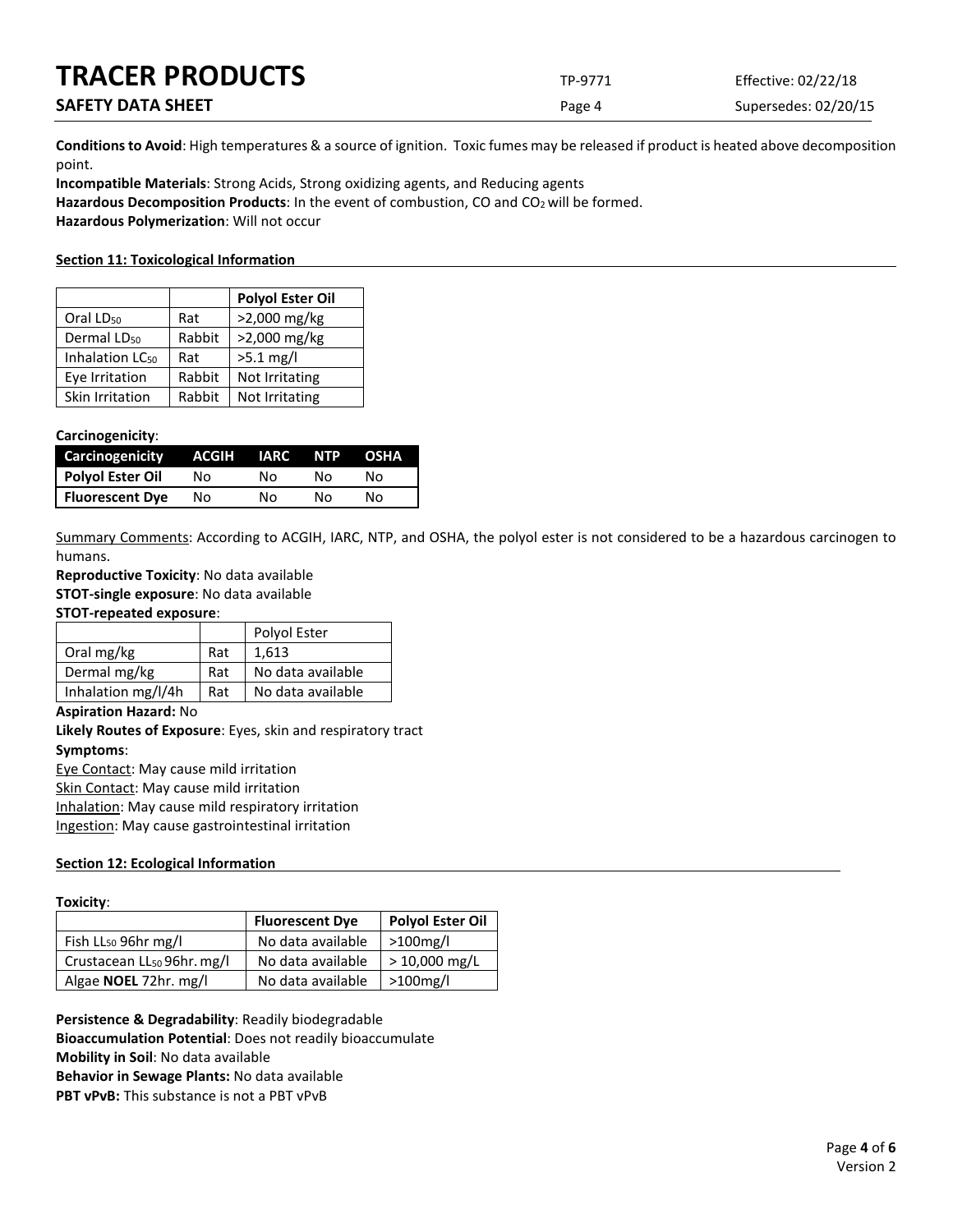## **TRACER PRODUCTS** TP-9771 Effective: 02/22/18

**SAFETY DATA SHEET** SUPERFOUR CONSUMING THE Page 5 Supersedes: 02/20/15

## **Section 13: Disposal Considerations**

**General Statements:** Federal regulations may apply to empty container. State and/or local regulations may be different. **Disposal:** Recover or recycle if possible, otherwise, dispose of in accordance with all local, state, and federal regulations. Sewage disposal is discouraged

**Special Instructions:** Be sure to contact the appropriate government environmental agencies if further guidance is required. Do not remove labels from container until container is cleaned properly. Containers can be reused or disposed of by landfill or incineration if appropriate to local law. Water with cleaning agents is required

**Hazardous Waste Number:** Not a RCRA hazardous waste

## **Section 14: Transport Information**

**General Comments**: This product is not classed as hazardous or regulated for transport under 49 CFR, IATA/ICAO, or IMDG **49 CFR: DOT Shipping Name:** Not Regulated **DOT Label:** Not Applicable **DOT Identification No.:** Not Applicable; Nonregulated shipments by air under 49 CFR, IATA/ICAO AND IMO **Transport by Road/Rail (ADR/RID): UN Proper Shipping Name:** Not Applicable **Transport Hazard Class:** Not Applicable **Packing Group:** Not Applicable **Classification Code:** Not Applicable **LQ (ADR 2013):** Not Applicable **LQ (ADR 2009):** Not Applicable **Environmental Hazard:** Not Applicable **Tunnel Restriction Code:** Not Applicable **Transport by Sea (IMDG): UN Proper Shipping Name:** Not Applicable **Transport Hazard Class:** Not Applicable **Packing Group:** Not Applicable **Marine Pollutant:** Not Applicable **Environmental Hazard:** Not Applicable **Transport by Air (IATA): UN Shipping Name**: Not Applicable **Transport Hazard Class**: Not Applicable **Packing Group Number**: Not Applicable **Environmental Hazards**: Not Applicable **Special Precautions for User:** Unless otherwise specified, general measures for safe transport must be followed **Transport in Bulk:** Non-dangerous material according to transport regulations

## **Section 15: Regulatory Information**

**Inventory Status:** 

Polyol Ester Oil: is listed or excluded from listing on TSCA, DSL, AICS, IECSC, & ENCS inventories **SARA Title III Information**: This product contains no chemicals subject to the reporting requirements of Section 313 of the emergency planning and community right to know act. **SARA - Section 302-Extremely Hazardous Substances:** No regulated ingredients. **SARA - Section 302-Reportable Quantity:** None. **SARA - Section 311/312-Hazard Categories:** Fire Hazard: No Sudden Release of Pressure Hazard: No Reactivity Hazard: No